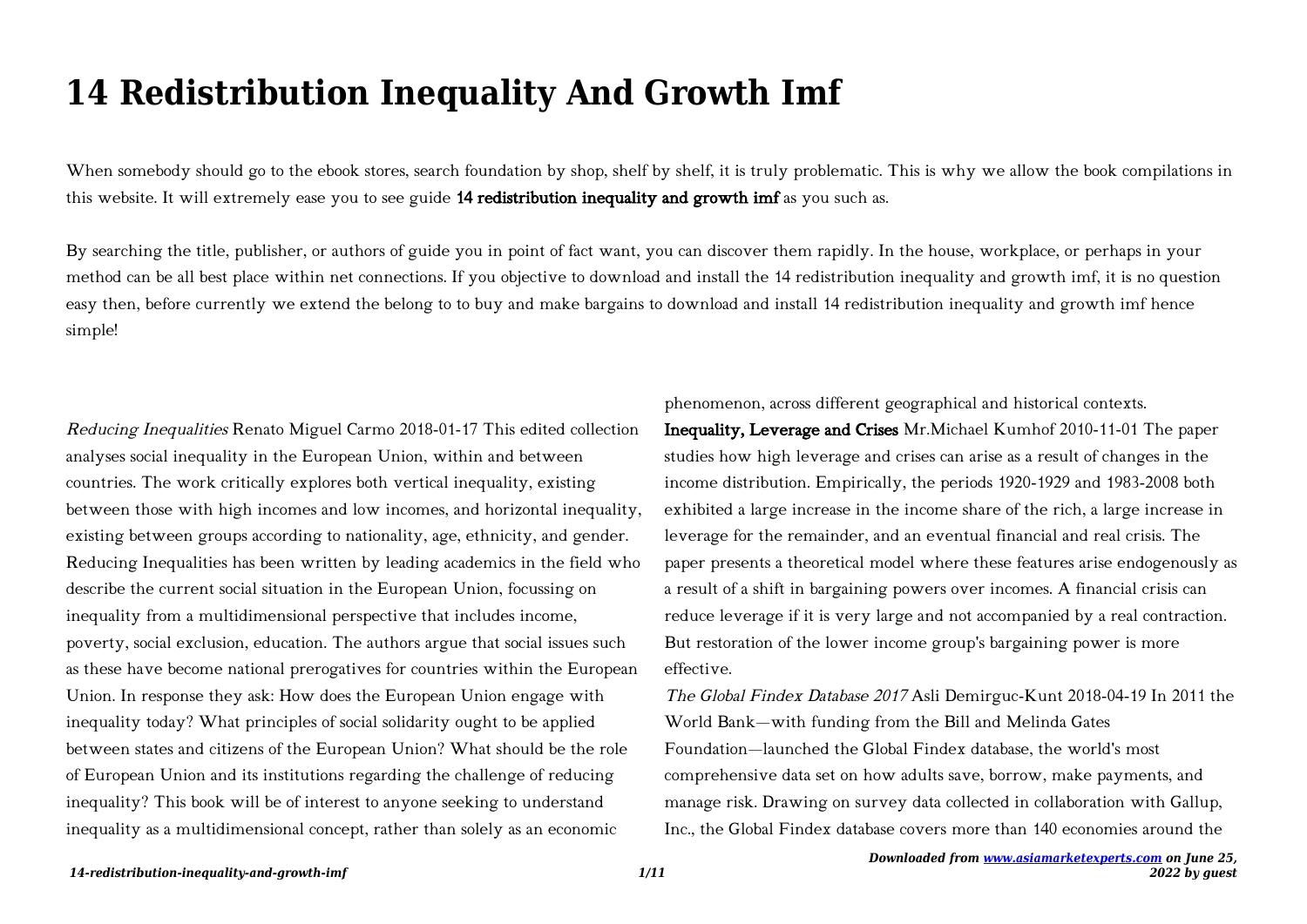world. The initial survey round was followed by a second one in 2014 and by a third in 2017. Compiled using nationally representative surveys of more than 150,000 adults age 15 and above in over 140 economies, The Global Findex Database 2017: Measuring Financial Inclusion and the Fintech Revolution includes updated indicators on access to and use of formal and informal financial services. It has additional data on the use of financial technology (or fintech), including the use of mobile phones and the Internet to conduct financial transactions. The data reveal opportunities to expand access to financial services among people who do not have an account—the unbanked—as well as to promote greater use of digital financial services among those who do have an account. The Global Findex database has become a mainstay of global efforts to promote financial inclusion. In addition to being widely cited by scholars and development practitioners, Global Findex data are used to track progress toward the World Bank goal of Universal Financial Access by 2020 and the United Nations Sustainable Development Goals. The database, the full text of the report, and the underlying country-level data for all figures—along with the questionnaire, the survey methodology, and other relevant materials—are available at www.worldbank.org/globalfindex.

Finance & Development, September 2014 International Monetary Fund. External Relations Dept. 2014-08-25 This chapter discusses various past and future aspects of the global economy. There has been a huge transformation of the global economy in the last several years. Articles on the future of energy in the global economy by Jeffrey Ball and on measuring inequality by Jonathan Ostry and Andrew Berg are also illustrated. Since the 2008 global crisis, global economists must change the way they look at the world. Income Inequality and Fiscal Policy David Coady 2012-06-28 Staff Discussion Notes showcase the latest policy-related analysis and research being developed by individual IMF staff and are published to elicit comment and to further debate. These papers are generally brief and written in nontechnical

language, and so are aimed at a broad audience interested in economic policy issues. This Web-only series replaced Staff Position Notes in January 2011. Fiscal Monitor, April 2017 International Monetary Fund. Fiscal Affairs Dept. 2017-04-19 This publication is a survey by the IMF staff, published twice a year, in the spring and fall, as part of the IMF's World Economic and Financial Surveys. The current issue analyzes the latest public finance developments, updates medium-term fiscal projections, and assesses policies aimed at placing public finances on a sustainable footing. An analytical chapter employs extensive firm-level data sets as well as new sources of data on tax policy and tax administration for advanced economies, emerging market economies, and low-income developing countries to assess the extent of resource misallocation within countries, focusing on how the design of the tax system may affect resource allocation.

Inequality, Redistribution and Mobility Juan Gabriel Rodriguez 2020-11-26 Research on Economic Inequality's 28th volume provides original research on how inequality is affected by redistribution, growth, mobility and educational opportunities. Additional papers discuss poverty, welfare and wage discrimination.

Uruguay International Monetary Fund. Western Hemisphere Dept. 2017-02-01 This 2016 Article IV Consultation highlights that Uruguay is demonstrating resilience in the face of recessions in its large neighbors. The economic slowdown has bottomed out in 2016 and there are signs that the economy is on an incipient recovery path. Financial stability risks are limited. Nonperforming loans remain relatively low, at 3.5 percent of total loans, while provisions are high. Real growth is estimated at 1.2 percent in 2016 and projected to reach 1.4 percent in 2017, as the external environment strengthens, together with private consumption.

Building Integrated Economies in West Africa Mr.Alexei Kireyev 2016-04-13 The West African Economic and Monetary Union (WAEMU) has a long and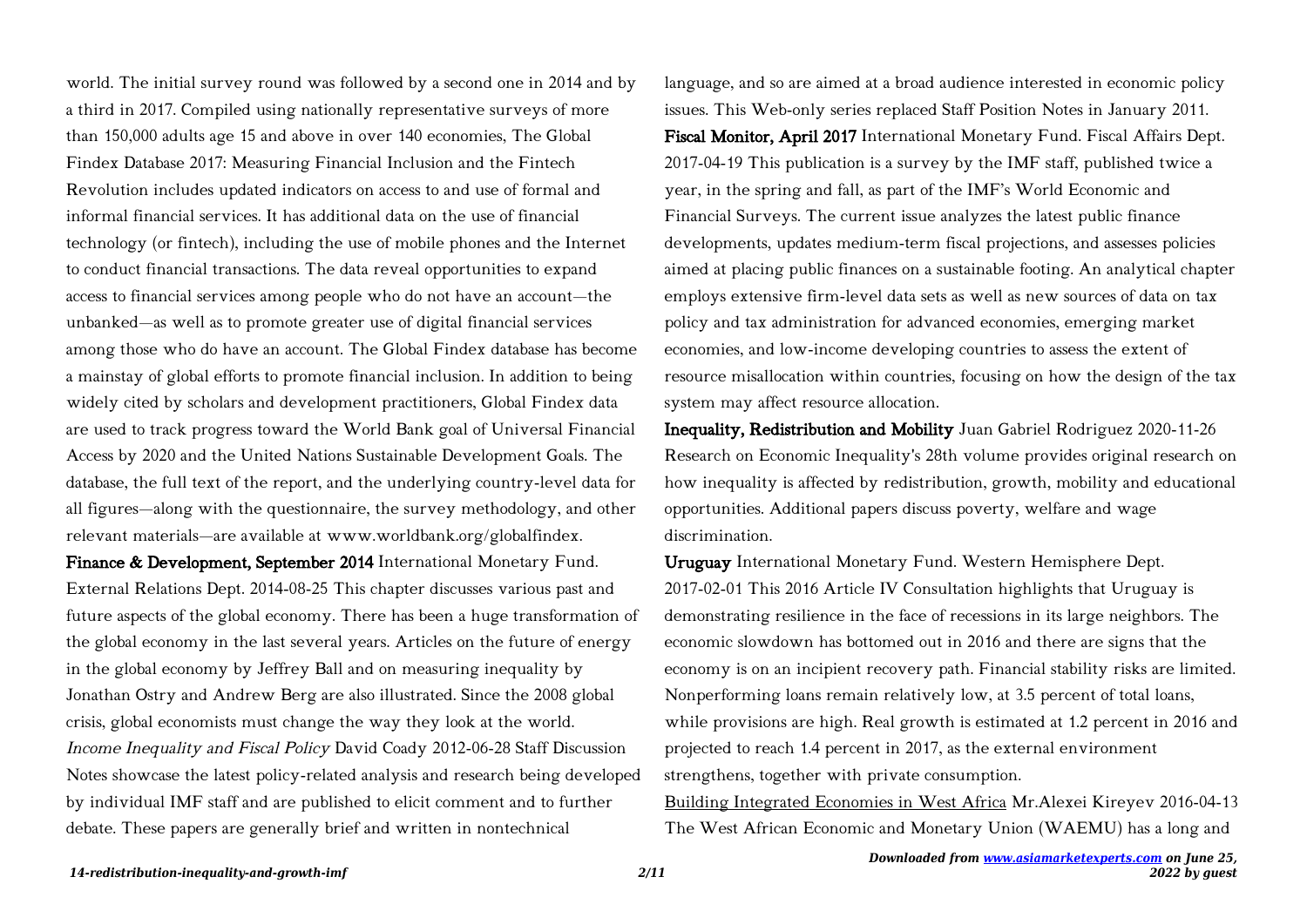varied history, and this book examines how the WAEMU can achieve its development and stability objectives, improve the livelihood of its people, and enhance the inclusiveness of its economic growth, all while preserving its financial stability, enhancing its competitiveness, and maintaining its current fixed exchange rates.

How to Operationalize Inequality Issues in Country Work International Monetary Fund. Strategy, Policy, & Review Department 2018-06-13 "Economic inclusion is the broad sharing of the benefits of, and the opportunities to participate in, economic growth. It embodies equitable outcomes related to financial well-being as well as opportunities in access to markets and resources, and protects the vulnerable. Economic inclusion is a high priority issue for the IMF. High inequality is negatively associated with macroeconomic stability and sustainable growth—core to the Fund's mandate in promoting systemic, balance of payments, and domestic stability. Some macroeconomic policies and reforms may have adverse distributional implications, which in turn can undermine public support for reforms. And, interest in distributional issues and inequality has grown among the membership, increasing the demand for the Fund to work in these areas. While the IMF has long recognized the importance of inequality issues, it has adopted in the recent years a more systematic and structured approach. In this regard, a pilot initiative on inequality was launched in 2015, with the third wave of countries currently participating. Once this wave is concluded, staff proposes to incorporate the analysis of inequality-related issues into broader country work where relevant. This note provides an overview of good practices and resources available to staff. The note is consistent with the 2015 Guidance Note for Surveillance Under Article IV Consultations and draws also on the 2013 Guidance Note on Jobs and Growth Issues in Surveillance and Program Work. It provides examples of good practices with respect to coverage of inequality-related issues in country reports and lays out the

resources available to country teams, both with respect to existing analytical work as well as the availability of data and tools. Coverage of inequality issues in staff reports should be selective and calibrated to the degree of macroeconomic significance. All teams should consider whether inequality issues are relevant, taking into account also the authorities' priorities, but with no presumption that inequality will be covered everywhere or every year and in-depth coverage anticipated in only a limited number of cases any year. Staff should point to macroeconomic significance where it exists, with analysis focused on aspects with economic implications and specific policy advice limited to areas where there is Fund expertise."

Equality and Efficiency Arthur M. Okun 2015-04-30 Originally published in 1975, Equality and Efficiency: The Big Tradeoff is a very personal work from one of the most important macroeconomists of the last hundred years. And this new edition includes "Further Thoughts on Equality and Efficiency," a paper published by the author two years later. In classrooms Arthur M. Okun may be best remembered for Okun's Law, but his lasting legacy is the respect and admiration he earned from economists, practitioners, and policymakers. Equality and Efficiency is the perfect embodiment of that legacy, valued both by professional economists and those readers with a keen interest in social policy. To his fellow economists, Okun presents messages, in the form of additional comments and select citations, in his footnotes. To all readers, Okun presents an engaging dual theme: the market needs a place, and the market needs to be kept in its place. As Okun puts it: Institutions in a capitalist democracy prod us to get ahead of our neighbors economically after telling us to stay in line socially. This double standard professes and pursues an egalitarian political and social system while simultaneously generating gaping disparities in economic well-being. Today, Okun's dual theme feels incredibly prescient as we grapple with the hot-button topic of income inequality. In his foreword, Lawrence H. Summers declares: On what one might think of as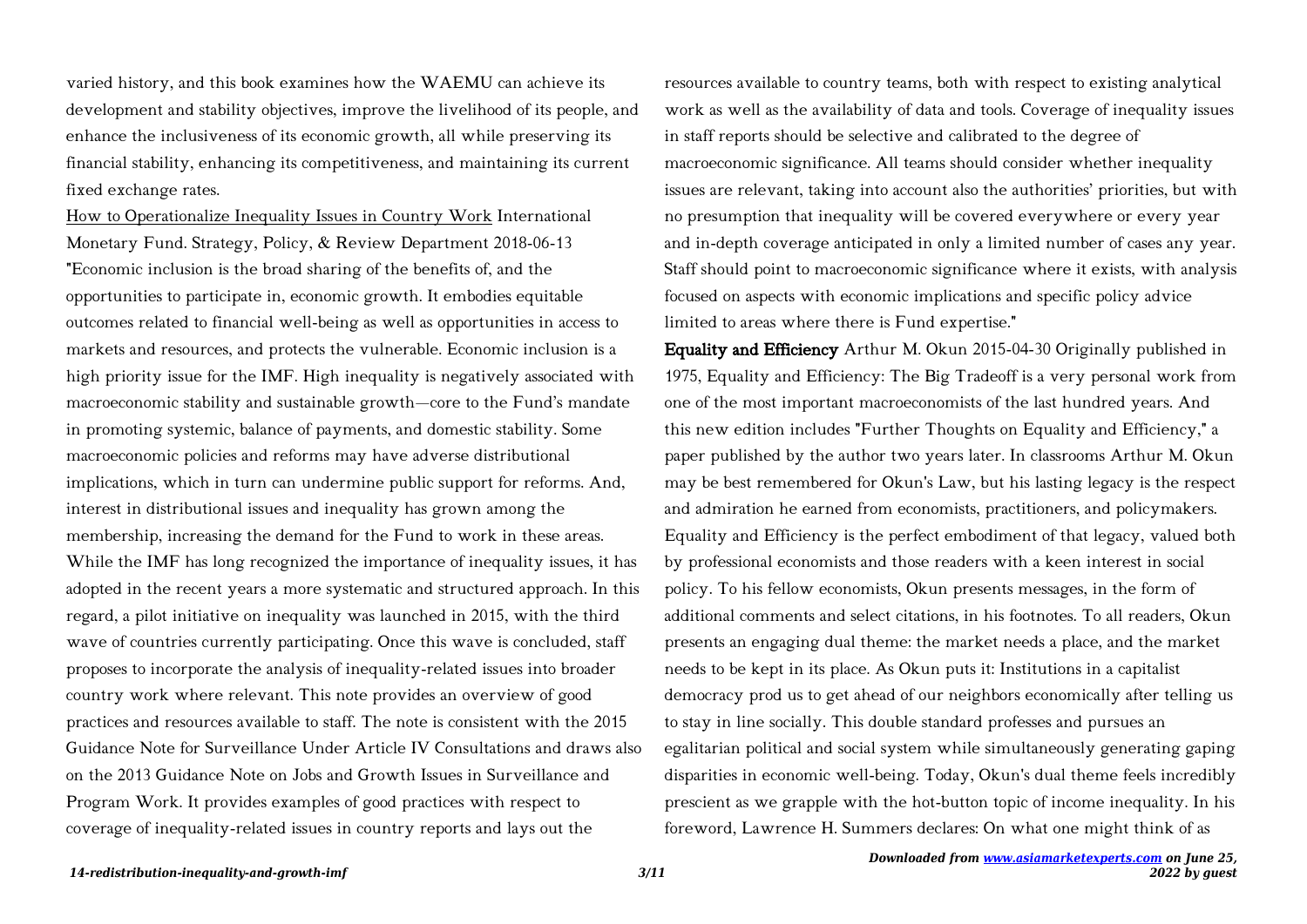questions of "economic philosophy," I doubt that Okun has been improved on in the subsequent interval. His discussion of how societies rely on rights as well as markets should be required reading for all young economists who are enamored with market solutions to all problems. With a new foreword by Lawrence H. Summers

Inequality and Inclusive Growth in Rich Countries Brian Nolan 2018-05-31 Rising inequality in income and wealth across the OECD has been widely recognised and identified as a major concern; Inequality and Inclusive Growth in Rich Countries links this phenomenon with stagnation in wages and incomes for ordinary working households in order to address the challenge of promoting growth and prosperity. The concentration of wealth at the top of society is now seen as a threat to social and political stability. Inequality and Inclusive Growth in Rich Countries aims to identify what structures and policies are associated with success or failure in limiting the rise in inequality and promoting income growth for those in the middle and lower reaches of the income distribution. It analyses the varying experiences of ten rich countries over recent decades in depth, revealing that there are indeed responses that governments and societies can adopt, and that stagnation and rising inequality do not have to be accepted, but can be combatted given the political will and capacity.

Tax, Inequality, and Human Rights Philip G. Alston 2019-04-11 For the first time, Human Rights and Tax in an Unequal World brings together works by human rights and tax law experts, to illustrate the linkages between the two fields and to reveal their mutual relevance in tackling economic, social, and political inequalities. Against the backdrop of systemic corporate tax avoidance, the widespread use of tax havens, persistent pressures to embrace austerity policies, and growing gaps between the rich and poor, this book encourages readers to understand fiscal policy as human rights policy, with profound consequences for the wellbeing of citizens around the world. The essays

collected examine where the foundational principles of tax law and human rights law intersect and diverge; discuss the cross-border nature and human rights impacts of abusive practices like tax avoidance and evasion; question the role of states in bringing transparency and accountability to tax policies and practices; highlight the responsibility of private sector actors for the consequences of tax laws; and critically evaluate certain domestic tax rules through the lens of equality and non-discrimination. The contributing scholars and practitioners explore how an international human rights framework can anchor debates around international tax reform and domestic fiscal consolidation in existing state obligations. They address what human rights law requires of state tax policies, and what a state's tax laws and loopholes mean for the enjoyment of human rights within and outside its borders. Ultimately, tax and human rights both turn on the relationship between the individual and the state, and thus both fields face crises as the social contract frays and populist, illiberal regimes are on the rise.

World Social Report 2020 Department of Economic and Social Affairs 2020-02-14 This report examines the links between inequality and other major global trends (or megatrends), with a focus on technological change, climate change, urbanization and international migration. The analysis pays particular attention to poverty and labour market trends, as they mediate the distributional impacts of the major trends selected. It also provides policy recommendations to manage these megatrends in an equitable manner and considers the policy implications, so as to reduce inequalities and support their implementation.

Thomas Piketty's Capital in the Twenty First Century Stephan Kaufmann 2017-08-01 An introduction to Thomas Piketty's monumental work US Nobel Prize winner Paul Krugman described Thomas Piketty's Capital in the Twenty-First Century as "perhaps the most important book of the last decade". It has sparked major international debates, dominated bestseller lists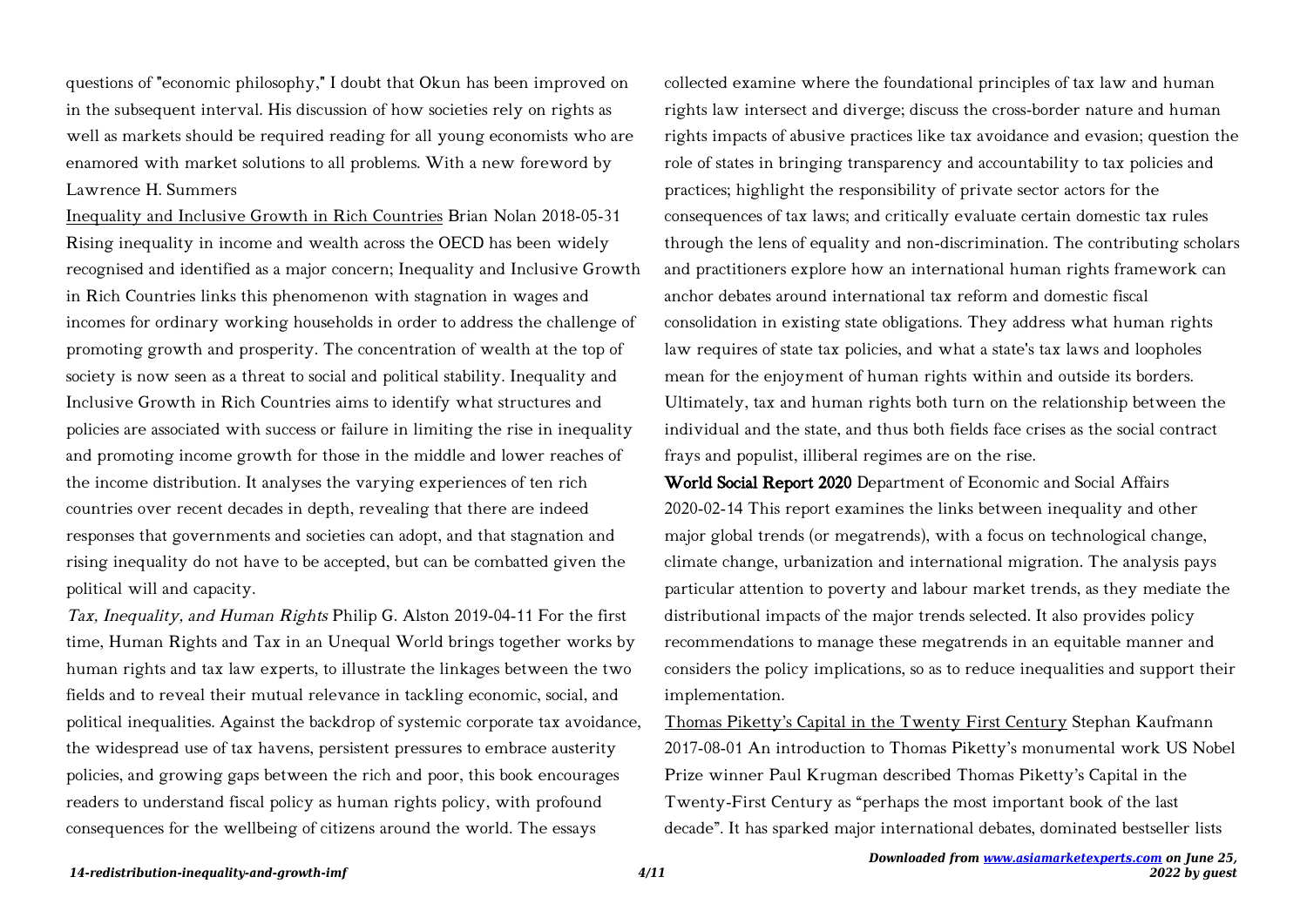and generated a level of enthusiasm—as well as intense criticism—in a way no other recent economic or sociological work has. Piketty has been described as a new Karl Marx and placed in the same league as the economist John Maynard Keynes. The 'rock star economist's' (Financial Times) underlying thesis: inequality under capitalism has reached dramatic proportions in the last few decades and continues to grow—and not by coincidence. Thus, a small elite becomes simultaneously richer and richer and more and more powerful. Given the sensational reception of the not-so-easily digested 800-page study that spans back to the eighteenth century, the question as to where the hype around Piketty's book comes from deserves to be asked. What is correct in it? What are the criticisms of it? And what should we make of it—both of the book itself and of the criticism it has received? This book lays out the argument of Piketty's monumental work in a compact and understandable format, while also investigating the controversies that this book has caused. In addition, the two authors demonstrate the limits, contradictions and errors of the so-called 'Piketty revolution'.

Wealth of Wisdom Tom McCullough 2018-12-06 A critical resource for families managing significant wealth Wealth of Wisdom offers essential guidance and tools to help high-net-worth families successfully manage significant wealth. By compiling the 50 most common questions surrounding protection and growth, this book provides a compendium of knowledge from experts around the globe and across disciplines. Deep insight and thoughtful answers put an end to uncertainty, and help lay to rest the issues you have been wrestling with for years; by divulging central lessons and explaining practical actions you can take today, this book gives you the critical information you need to make more informed decisions about your financial legacy. Vital charts, graphics, questionnaires, worksheets and other tools help you get organised, develop a strategy and take real control of your family's wealth, while case studies show how other families have handled the very

dilemmas you may be facing today. Managing significant wealth is a complex affair, and navigating the financial world at that level involves making decisions that can have major ramifications — these are not decisions to make lightly. This book equips you to take positive action, be proactive and make the tough decisions to protect and grow your family's wealth. Ensure your personal and financial success and legacy Access insight and data from leading experts Adopt the most useful tools and strategies for wealth management Learn how other families have successfully navigated common dilemmas When your family's wealth is at stake, knowledge is critical — and uncertainty can be dangerous. Drawn from interactions with hundreds ofwealthy individuals and families, Wealth of Wisdom provides a definitive resource of practical solutions from the world's best financial minds. Inequality in China – Trends, Drivers and Policy Remedies Ms.Sonali Jain-Chandra 2018-06-05 China has experienced rapid economic growth over the past two decades and is on the brink of eradicating poverty. However, income inequality increased sharply from the early 1980s and rendered China among the most unequal countries in the world. This trend has started to reverse as China has experienced a modest decline in inequality since 2008. This paper identifies various drivers behind these trends – including structural changes such as urbanization and aging and, more recently, policy initiatives to combat it. It finds that policies will need to play an important role in curbing inequality in the future, as projected structural trends will put further strain on equity considerations. In particular, fiscal policy reforms have the potential to enhance inclusiveness and equity, both on the tax and expenditure side. Accountability, Transparency and Democracy in the Functioning of Bretton Woods Institutions Elena Sciso 2017-07-04 This book investigates the strengths and weaknesses – in terms of transparency and compliance with the democratic principle – of Bretton Woods Institutions, considering the most important innovations from the original framework achieved through the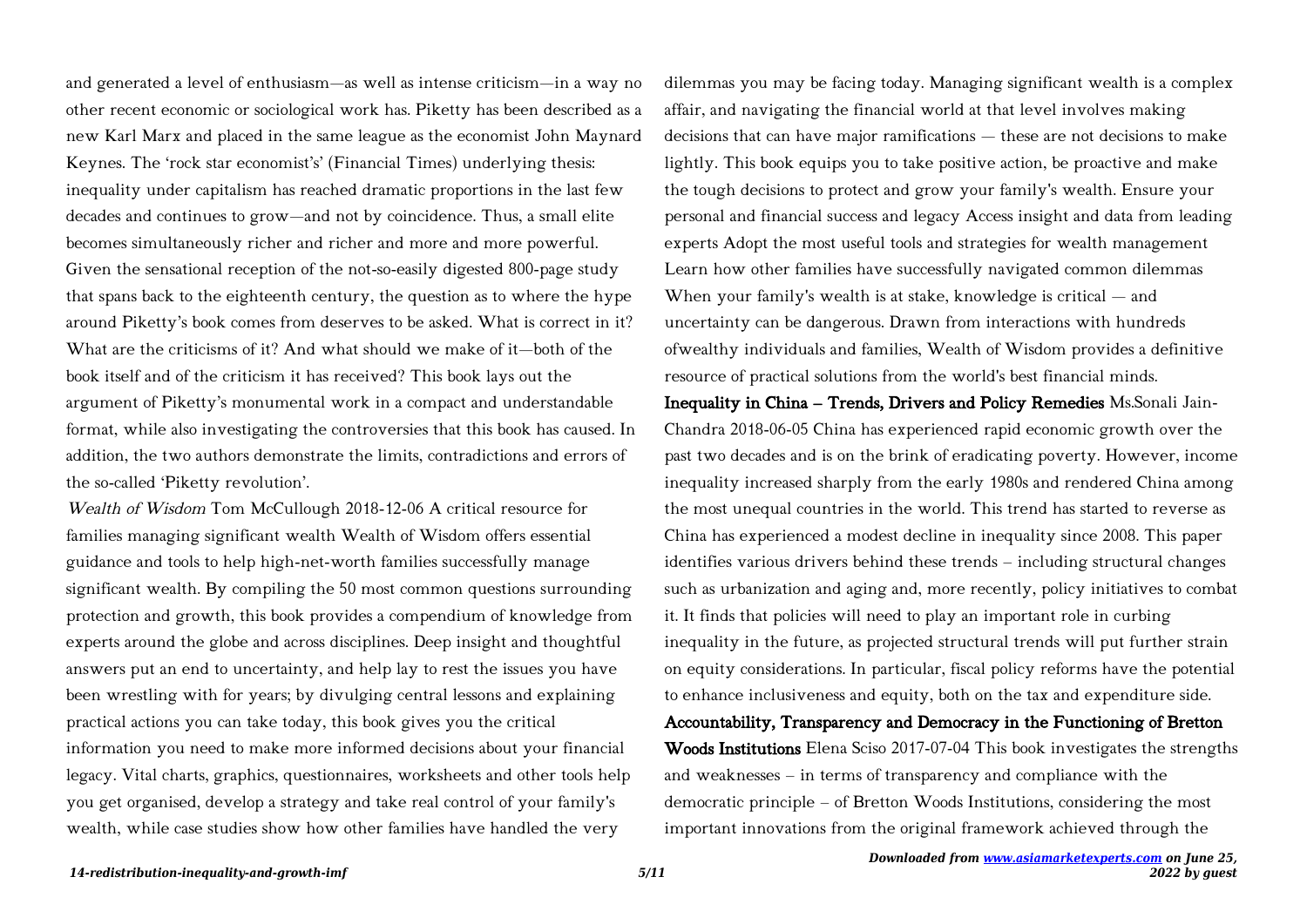introduction of independent accountability and complaint mechanisms (the Inspection Panel and Independent Evaluation Office), but also due to relevant reforms in the internal governance of the International Monetary Fund and the new financial assistance tools. One of its main focuses is on evaluating the socio-economic impact of conditionality in the countries requiring financial assistance, acknowledging the need to strengthen social protection policies in the adjustment programs. In addition, emphasis is given to the effects of the "constitutionalization" of the Washington Consensus in the European Union, with the establishment of the so-called "Berlin-Brussels-Frankfurt Consensus." How to Achieve Inclusive Growth Valerie Cerra 2022-01-22 This authoritative book explains the sources and scale of current economic challenges and proposes solutions to craft a brighter future by building a sustainable, green, and inclusive society in the years ahead.

Inequality and Growth CESifo Staff 2003 Essays exploring the relationship between economic growth and inequality and the implications for policy makers.

Chile International Monetary Fund. Western Hemisphere Dept. 2014-07-22 This Selected Issues paper on Chile seeks to explain why foreign ownership of locally issued sovereign bonds is so low in Chile and its implications. The low foreign ownership seems to be the result of a combination of macroeconomic, regulatory, and technical factors. The Financial Stability Report discusses the issue, and points to the tax on capital gains, costs for custody of securities and other administrative costs, and the relatively small size of the sovereign bond market as the reasons. Our study also finds that a combination of factors contributed to the low foreign ownership, including a moderate supply of sovereign bonds shadowed by strong local demand, illiquid secondary market, tax and administrative burden, the dominance of inflation-indexed bonds, and inconvenience and potential risks associated with foreign exchange transactions. The small size of the market for nominal bonds, the lack of a

liquid secondary market, the previous tax regime and existing administrative burden, and transaction costs in the foreign exchange market seem to be the main reasons.

Public Spending on Health Care and the Poor Sanjeev Gupta 2001-09 This paper estimates the impact of public spending on the poor's health status in over 70 countries. It provides evidence that the poor have significantly worse health status than the rich and that they are more favorably affected by public spending on health care. An important new result is that the relationship between public spending and the health status of the poor is stronger in lowincome countries than in higher-income countries. However, the results suggest that increased public spending alone will not be sufficient to meet international commitments for improvements in health status.

Fiscal Monitor, October 2017 International Monetary Fund. Fiscal Affairs Dept. 2017-10-11 At the global level, inequality has declined substantially over the past three decades, but within national boundaries, the picture is mixed: some countries have experienced a reduction in inequality while others, particularly advanced economies, have seen a significant increase that has, among other things, contributed to growing public backlash against globalization. Excessive levels of inequality can erode social cohesion, lead to political polarization, and ultimately lower economic growth, but whether inequality is excessive depends on country-specific factors, including the growth context in which inequality arises, along with societal preferences. This Fiscal Monitor focuses on how fiscal policy can help governments address high levels of inequality while minimizing potential trade-offs between efficiency and equity. It documents recent trends in income inequality, including inequality both between and within countries, then examines the redistributive role of fiscal policies over recent decades and underscores the importance of appropriate design to minimize any efficiency costs. It then focuses on some key components of fiscal redistribution: progressivity of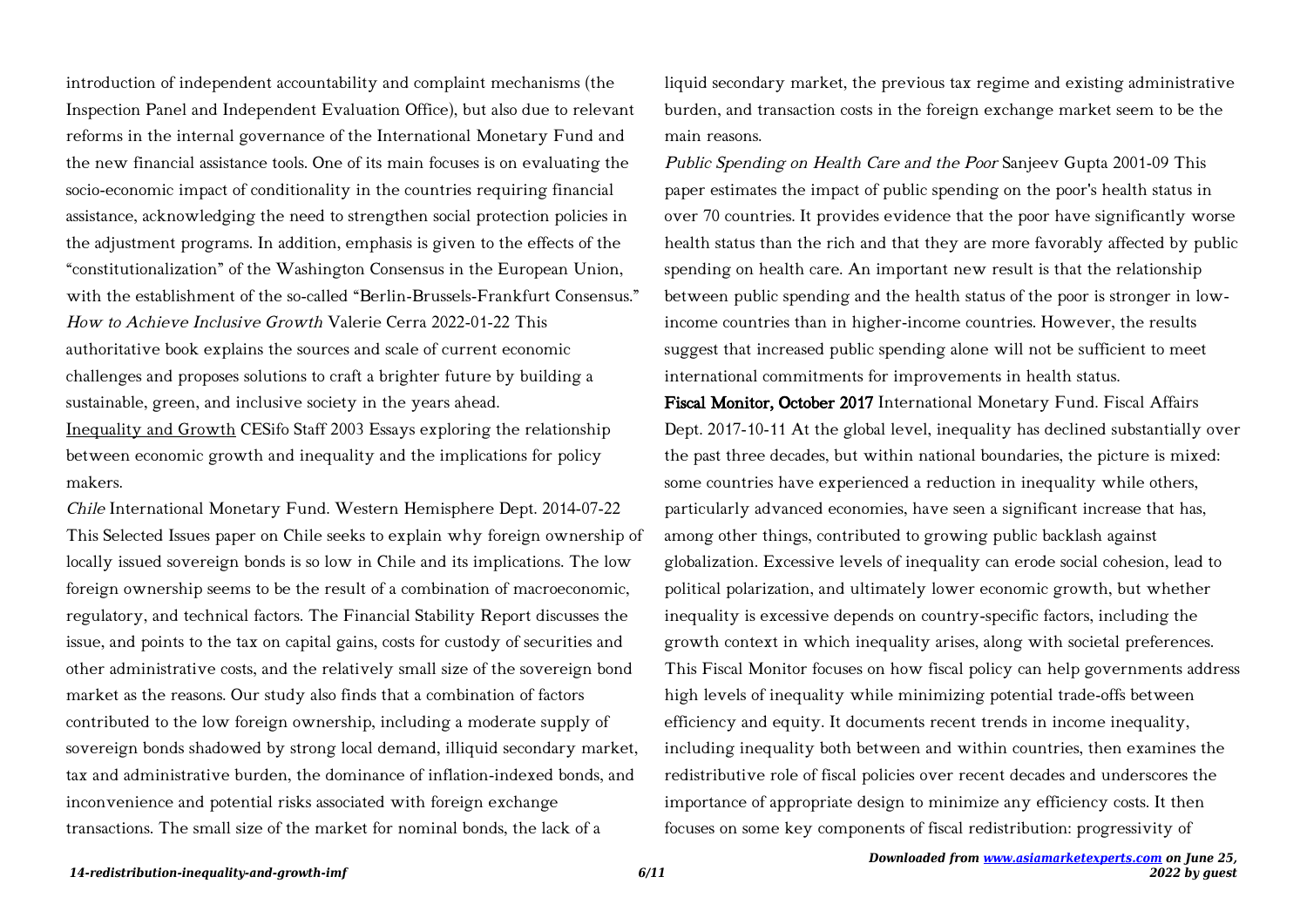income taxation, universal basic income, and public spending policies for achieving more equitable education and health outcomes. The analysis relies on the existing theoretical and empirical literature, IMF work on inequality and fiscal policy, country experiences, and new analytical work, including various static microsimulation analyses based on household survey data. Simulations using a dynamic general equilibrium model calibrated to countryspecific data and behavioral parameters illustrate the potential impact of alternative budget-neutral tax and transfer measures on income inequality and economic growth.

Links Between Growth, Inequality, and Poverty: A Survey Ms. Valerie Cerra 2021-03-12 Is there a tradeoff between raising growth and reducing inequality and poverty? This paper reviews the theoretical and empirical literature on the complex links between growth, inequality, and poverty, with causation going in both directions. The evidence suggests that growth can be effective in reducing poverty, but its impact on inequality is ambiguous and depends on the underlying sources of growth. The impact of poverty and inequality on growth is likewise ambiguous, as several channels mediate the relationship. But most plausible mechanisms suggest that poverty and inequality reduce growth, at least in the long run. Policies play a role in shaping these relationships and those designed to improve equality of opportunity can simultaneously improve inclusiveness and growth. Catalyst for Change Mr.Christian Gonzales 2015-10-22 This study shows empirically that gender inequality and income inequality are strongly interlinked, even after controlling for standard drivers of income inequality. The study analyzes gender inequality by using and extending the United Nation's Gender Inequality Index (GII) to cover two decades for almost 140 countries,. The main finding is that an increase in the GII from perfect gender equality to perfect inequality is associated with an almost 10 points higher net Gini coefficient. For advanced countries, with higher gender equity in

opportunities, income inequality arises mainly through gender gaps in economic participation. For emerging market and developing countries, inequality of opportunity, in particular in education and health, appear to pose larger obstacles to income equality.

What's Wrong With the IMF and How to Fix It Bessma Momani 2017-11-27 The IMF stands at a crossroad. Derided as increasingly irrelevant in the first decade of the new millennium, the Fund has had its power and prestige restored by the fallout from the 2008 global financial crisis. But will the resurgent IMF assert a more just and sustainable macroeconomic model and provide a voice for poor and marginalized people around the globe? Or will enduring weaknesses within the IMF mean it fails to address these issues? In this book, Bessma Momani and Mark R. Hibben dissect the variables and institutional dynamics at play in IMF governance, surveillance, lending, and capacity development to expose the fundamental barriers to change. Identifying four areas that could "fix" the IMF, they show how these genuine and workable solutions can give the IMF the effectiveness and legitimacy it needs to positively shape twenty-first-century global governance and push back against volatile and regressive forces in the international political economy.

Neoliberalism 2.0: Regulating and Financing Globalizing Markets L. Nijs 2016-01-26 In today's increasingly globalized environment, many economic fundamentals need to be reconsidered in order to regain stability in the global marketplace. One such consideration is the failing dynamics of the international tax infrastructure. Neoliberalism 2.0 brings a 21st century assessment of the Pigovian taxes, considering a completely new calibration of the international tax systems, inspired by the historically developed Pigovian tax model. The book considers the impact neoliberalism had and will have on regulatory infrastructure, democracy in an era of globalization and reduced legitimation of the national state. The Pigovian model brings home the often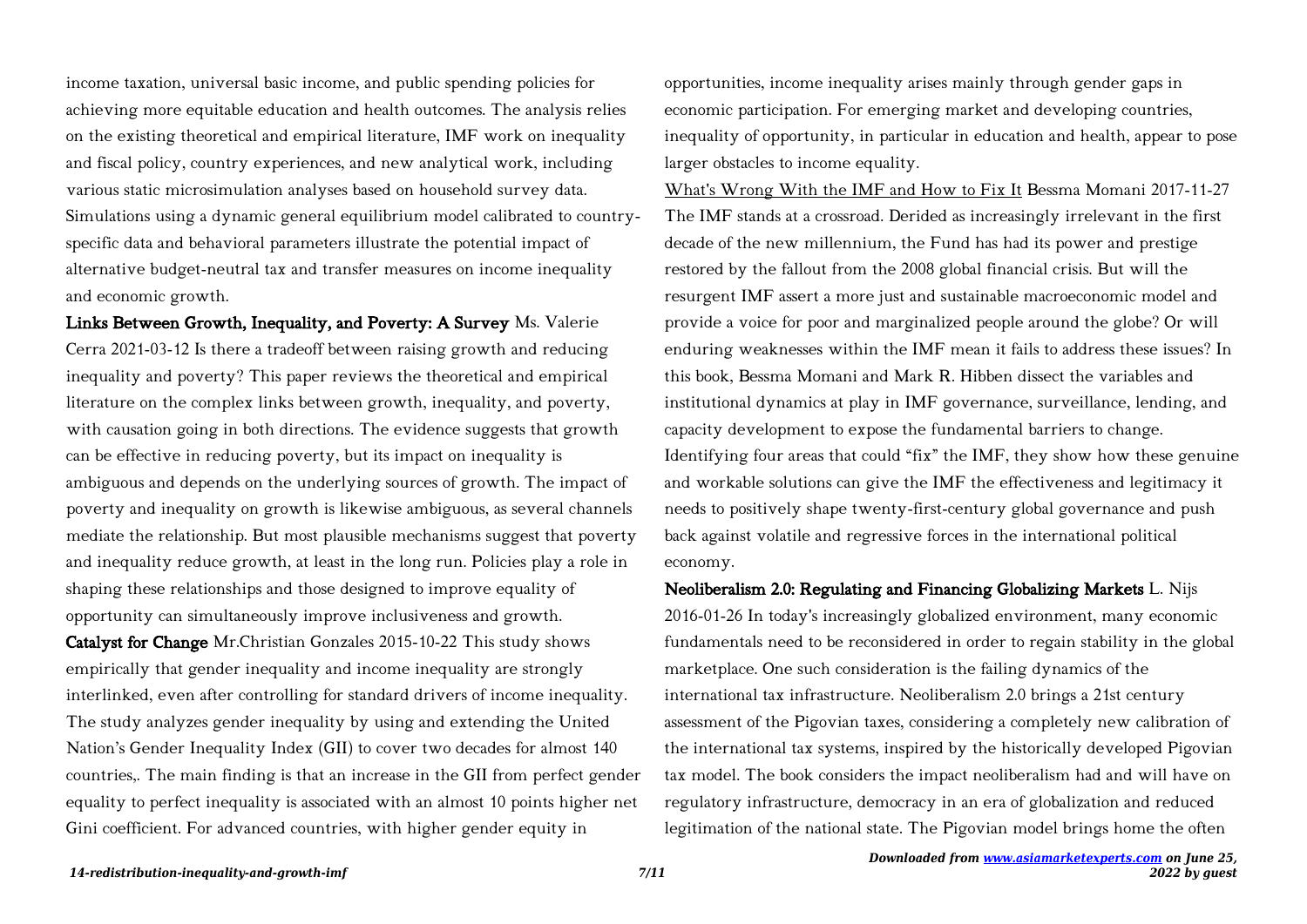forgotten relationship between taxation (as a part of the regulatory sphere), macro-economics, and the political-philosophical context in which law and economics emerge. The model also takes into account the phenomena of globalization and financialization and is tested using the financial sector as an example. This book addresses the many challenges a Pigovian shift would imply for the sovereign and its national economies. Neoliberalism 2.0 demonstrates the ability to design a paradigm-changing alternative to the current tax infrastructure, while taking into account a low economic growth environment of the future, the implications of globalization and the changing relationship between citizens and their state.

Taiwan's Economic and Diplomatic Challenges and Opportunities Mariah Thornton 2021-04-20 This book offers a diverse set of perspectives on the current state of Taiwan's economy and international relations, equally considering the challenges and opportunities that could forge Taiwan's future. Featuring a range of interdisciplinary approaches, this edited volume has been written by some of the leading scholars on Taiwan's economy and international relations, as well as emerging scholars and writers with practical diplomatic, political, and civil society experience. Contributors cover themes from political economy and international relations to gender studies and civil society-led LGBT diplomacy. Readers will benefit from chapters outlining both the historical overview of Taiwan's development and more recent developments, with several chapters offering focused case studies into Taiwan's economy and international space. A balanced set of conclusions are reached, affording scope for both optimism and pessimism about Taiwan's prospects. Taiwan's Economic and Diplomatic Challenges and Opportunities will appeal to students and scholars of international relations, economics, and Taiwan studies.

Income Inequality and Current Account Imbalances Romain Ranciere 2012-01-01 This paper studies the empirical and theoretical link between increases in income inequality and increases in current account deficits. Crosssectional econometric evidence shows that higher top income shares, and also financial liberalization, which is a common policy response to increases in income inequality, are associated with substantially larger external deficits. To study this mechanism we develop a DSGE model that features workers whose income share declines at the expense of investors. Loans to workers from domestic and foreign investors support aggregate demand and result in current account deficits. Financial liberalization helps workers smooth consumption, but at the cost of higher household debt and larger current account deficits. In emerging markets, workers cannot borrow from investors, who instead deploy their surplus funds abroad, leading to current account surpluses instead of deficits.

India at the Crossroads -- Sustaining Growth and Reducing Poverty Mr.Tim Callen 2001-02-15 The authors examine the numerous structural and policy changes Indian authorities have adopted since the 1991 balance of payments crisis; how these changes helped India weather the Asian financial crisis of 1997-98; the risks to fiscal sustainability and their implications for growth; the challenges facing monetary policy in the face of financial market liberalization; and the benefits of structural reform and fiscal policy for growth, poverty, and the reduction of regional disparities. Redistribution, Inequality, and Growth Mr. Jonathan David Ostry 2014-02-17 The Fund has recognized in recent years that one cannot separate issues of economic growth and stability on one hand and equality on the other. Indeed, there is a strong case for considering inequality and an inability to sustain economic growth as two sides of the same coin. Central to the Fund's mandate is providing advice that will enable members' economies to grow on a sustained basis. But the Fund has rightly been cautious about recommending the use of redistributive policies given that such policies may themselves undercut economic efficiency and the prospects for sustained growth (the so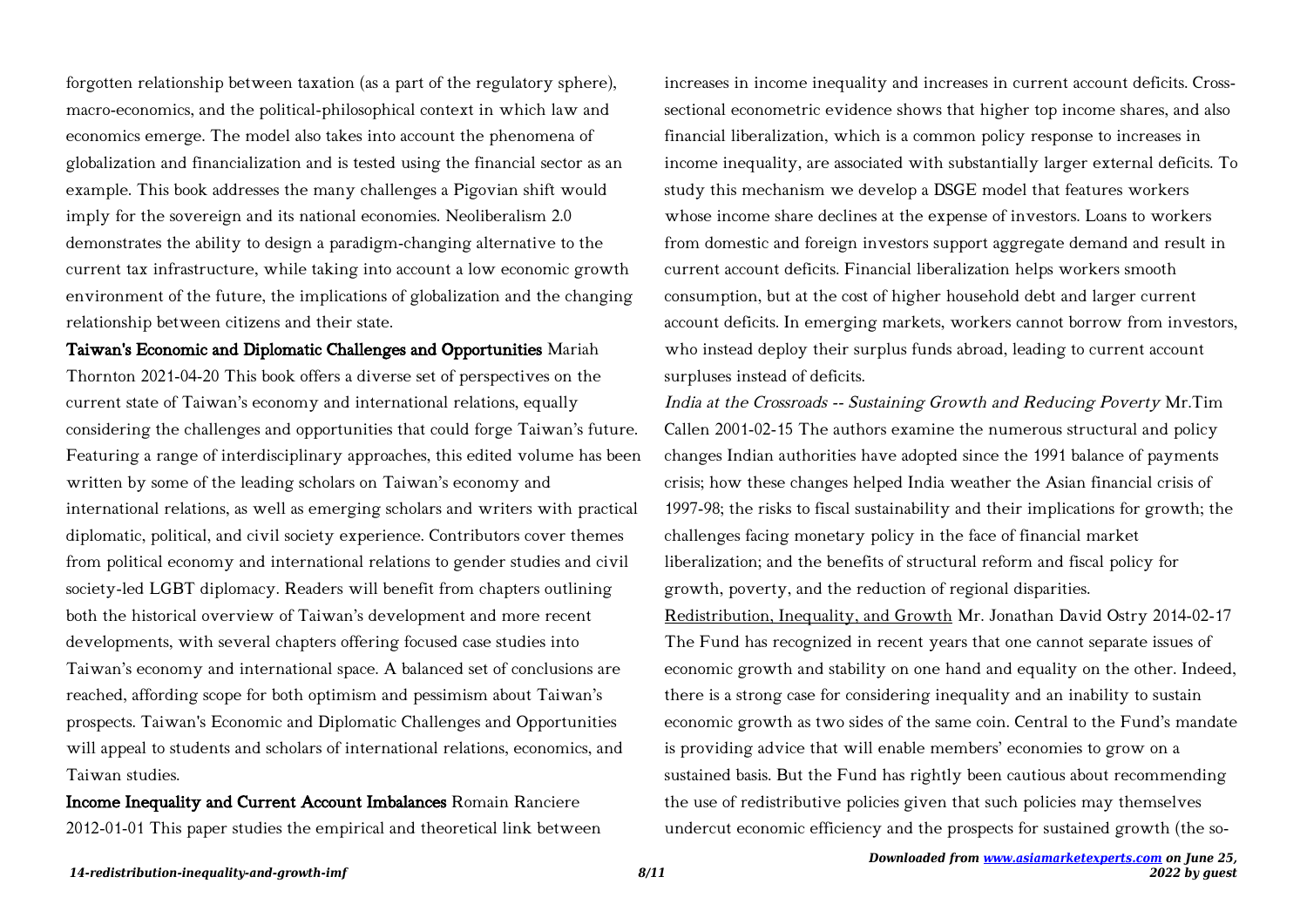called "leaky bucket" hypothesis written about by the famous Yale economist Arthur Okun in the 1970s). This SDN follows up the previous SDN on inequality and growth by focusing on the role of redistribution. It finds that, from the perspective of the best available macroeconomic data, there is not a lot of evidence that redistribution has in fact undercut economic growth (except in extreme cases). One should be careful not to assume therefore—as Okun and others have—that there is a big tradeoff between redistribution and growth. The best available macroeconomic data do not support such a conclusion.

Fiscal Policy and Long-Term Growth International Monetary Fund 2015-04-20 This paper explores how fiscal policy can affect medium- to longterm growth. It identifies the main channels through which fiscal policy can influence growth and distills practical lessons for policymakers. The particular mix of policy measures, however, will depend on country-specific conditions, capacities, and preferences. The paper draws on the Fund's extensive technical assistance on fiscal reforms as well as several analytical studies, including a novel approach for country studies, a statistical analysis of growth accelerations following fiscal reforms, and simulations of an endogenous growth model.

Transitions in Regional Economic Development Ivan Turok 2018-10-18 At a time of extraordinary challenges confronting the world, this book analyses some of the profound changes occurring in the development of cities and regions. It discusses the uncertainties associated with the stalling of hyperglobalization and asks whether this creates opportunities for resurgent regional economies driven by local capabilities, resource efficiencies and domestic production. Theory and evidence on socio-economic and environmental transitions underway in many regions are brought together. Implications of the shifting balance of global power towards emerging economies in the East are explored, along with the consequences of

urbanization in the global South for politics and democracy. Dilemmas surrounding migration are also discussed, including whether incomers displace local workers and depress wages, or bring benefits in the form of know-how, new technology and investment. More integrative concepts of the region and theories of regional development are analysed, recognising the role of human capital, knowledge, innovation, finance, infrastructure and institutions. This was originally published as a special issue of Regional Studies.

Good Governance in Sub-Saharan Africa Ms. Monique Newiak 2022-03-18 Governance and corruption issues have taken the center stage in international discussions, especially after the adoption by the IMF in 2018 of a new framework for engagement on governance and corruption. Sound institutions that guarantee integrity in the management of public affairs are critical on the path toward higher and more inclusive growth. Corruption undermines the quality of institutions, weakens the effectiveness of government programs, and compromises social trust in government policies. Indeed, countries around the world that improved their governance systems are reaping a "governance dividend," and governance-enhancing reformist countries in sub-Saharan Africa include Botswana, Rwanda, and Seychelles. In addition, Liberia, Sierra Leone, and Angola demonstrate that important reforms are possible, including in fragile environments. The importance of good governance has acquired even more importance as countries try to introduce policies to fight the ongoing COVID-19 pandemic. Special attention to governance in an emergency context, including situations associated with conflict, other health crises and natural disasters, is therefore essential. Innovation and new technologies are critical instruments that policymakers can use in their efforts to improve governance and transparency.

Inequality and Unsustainable Growth Mr.Jonathan David Ostry 2011-04-08 This note raises the IMF's profile on a number of issues related to inequality,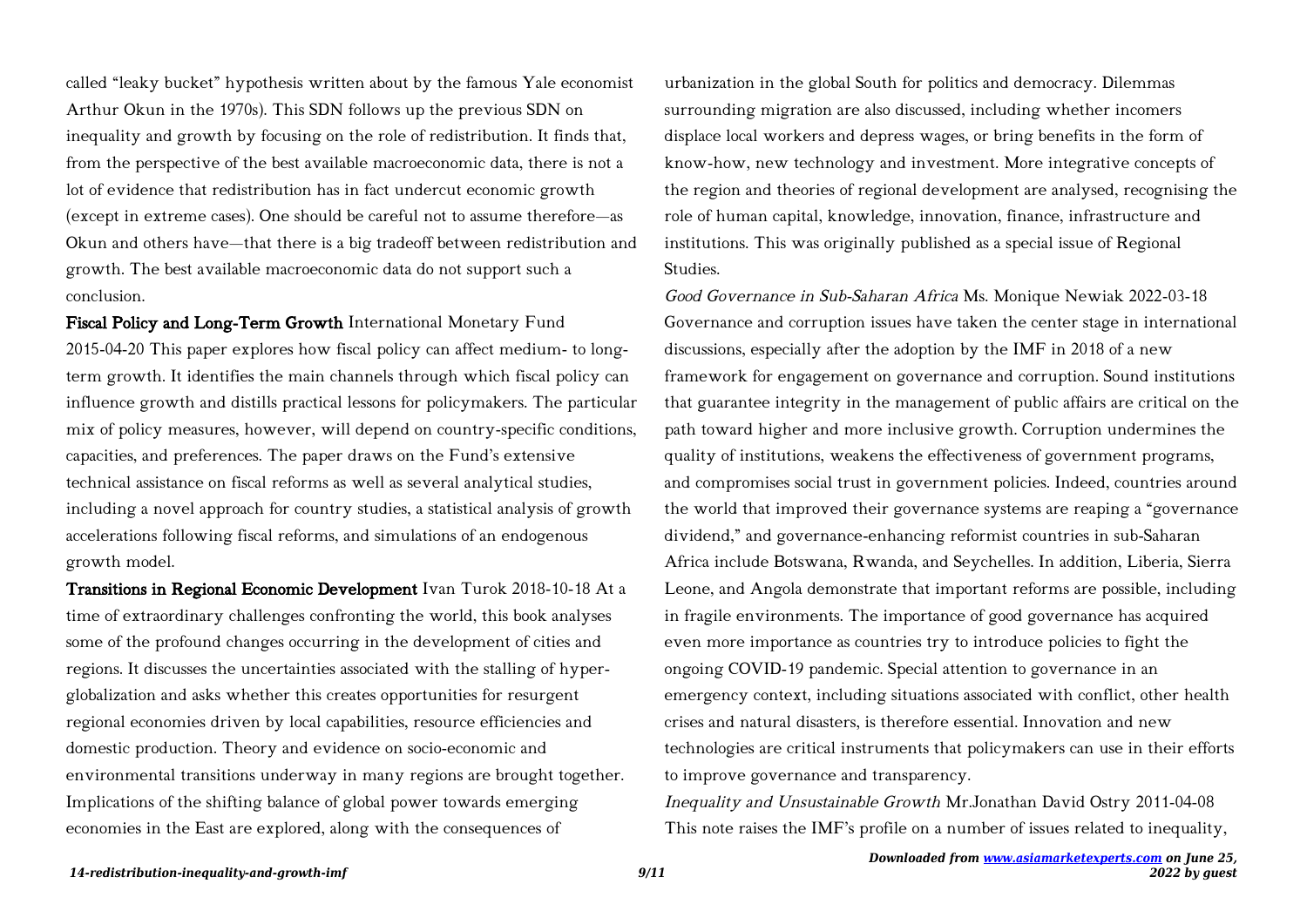unemployment, governance, etc. It builds on earlier empirical work that examined correlations between growth downbreaks/duration of growth spells and a range of macro/policy/institutional factors. This paper is designed to be more accessible, more policy oriented, and focused squarely on the issue of inequality and the sustainability of growth. It will reference the literature that has gained prominence in the wake of the global crisis, and the possible links between the crisis and rising inequality in countries at the epicenter of the crisis. The analytical findings will also be connected to real world policy narratives in certain countries, to provide texture to the results and enhance policy relevance. The paper will argue that, based on the empirical findings, more equality in the income distribution is associated with longer-lived growth spells. Broad redistributive policies are not necessarily pro-growth, however, as these can have strong disincentive effects. The paper's policy discussion is appropriately cautious, therefore, offering only tentative ideas, for example, active labor market policies and more attention to human capital investments designed to avoid conflicts between efficiency and equity perspectives.

Economic Development Michael P. Todaro 2020 "Economic Development, the leading textbook in this field, provides your students with a complete and balanced introduction to the requisite theory, driving policy issues, and latest research. Todaro and Smith take a policy-oriented approach, presenting economic theory in the context of critical policy debates and country-specific case studies, to show how theory relates to the problems and prospects of developing countries."--Publisher0́9s description

Advancing Inclusive Growth in Cambodia Mr.Niels-Jakob H Hansen 2019-09-06 We evaluate the impact of fiscal reforms on growth and inequality in Cambodia using a calibrated general equilibrium model with heterogeneous agents (Peralta-Alva et al., 2018). Over the last two decades, Cambodia's consumption inequality and poverty have declined. However, income

inequality is higher, and large gaps remain between urban and rural residents. At the same time, domestic revenue mobilization has improved substantially, but collection of tax revenue is biased towards non-progressive sources. We use the model to evaluate the growth and inequality impact of reforms that increase infrastructure spending by raising (i) VAT, (ii) property tax, or (iii) personal income tax. We find that using property taxes delivers the largest increase in GDP and reduction in inequality. Reaping the gains from property taxation will however require additional investments in tax administration.

Inequality and Fiscal Policy Mr.Benedict J. Clements 2015-09-21 The sizeable increase in income inequality experienced in advanced economies and many parts of the world since the 1990s and the severe consequences of the global economic and financial crisis have brought distributional issues to the top of the policy agenda. The challenge for many governments is to address concerns over rising inequality while simultaneously promoting economic efficiency and more robust economic growth. The book delves into this discussion by analyzing fiscal policy and its link with inequality. Fiscal policy is the government's most powerful tool for addressing inequality. It affects households 'consumption directly (through taxes and transfers) and indirectly (via incentives for work and production and the provision of public goods and individual services such as education and health). An important message of the book is that growth and equity are not necessarily at odds; with the appropriate mix of policy instruments and careful policy design, countries can in many cases achieve better distributional outcomes and improve economic efficiency. Country studies (on the Netherlands, China, India, Republic of Congo, and Brazil) demonstrate the diversity of challenges across countries and their differing capacity to use fiscal policy for redistribution. The analysis presented in the book builds on and extends work done at the IMF, and also includes contributions from leading academics.